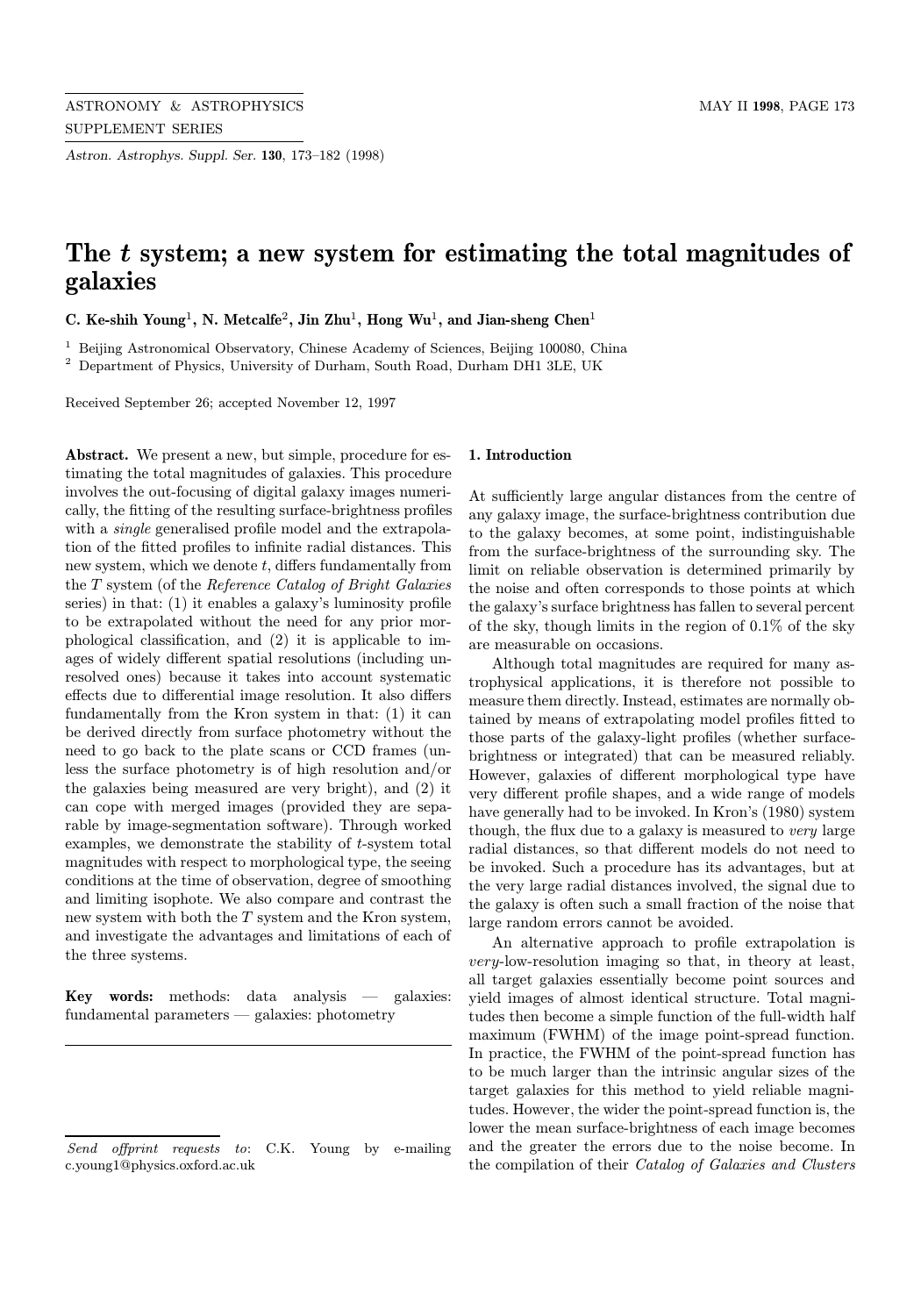of Galaxies, Zwicky et al. (1961, 1963, 1965, 1966, 1968) measured their total magnitudes visually from out-of-focus photographic plates. Out-of-focus images generally have a complicated point-spread function, but as long as they exhibit little variation across a single plate or CCD frame, this should not be a problem.

The new system presented in this paper combines both approaches. We believe that it can yield very large numbers of reliable total-magnitude measurements very efficiently, and that it is therefore particularly suitable for galaxy-survey work.

#### 2. Existing extrapolation methods

In his pioneering study, Hubble (1930) found that the surface-brightness profiles of elliptical galaxies (which he measured along either the major or minor axes) seemed to be well fitted by the law:

$$
\sigma(r) = \frac{\sigma_{\rm H}}{\left(1 + \frac{r}{r_{\rm H}}\right)^2},\tag{1}
$$

where an elliptical-galaxy profile can be uniquely described by two terms:  $\sigma_H$  (a central surface brightness) and  $r_H$  (a scale length). The main problem with this law is that its integrand with respect to  $r$  diverges as  $r$  increases, and it is therefore unsuitable for extrapolation to large r.

An alternative representation was proposed by de Vaucouleurs (1948):

$$
\sigma(r) = \sigma_{\rm e} \, \det \left\{ -3.33 \left[ \left( \frac{r}{r_{\rm e}} \right)^{\frac{1}{4}} - 1 \right] \right\},\tag{2}
$$

where an elliptical-galaxy profile can be uniquely specified by  $r_{e}$  (the effective radius which contains half the galaxy's light).  $\sigma_e$  is the surface brightness at  $r = r_e$ . This representation has the advantage of a convergent integrand:

$$
2\pi \int_{o}^{\infty} \sigma(r)r \, dr = 22.4\sigma_{e}r_{e}^{2}.
$$
 (3)

However, it has the disadvantage that strictly, the total luminosity needs to be known before the effective parameters can be evaluated.

A move away from wholly empirical functions was made by King (1966). King's models were constructed with tidally truncated globular star clusters in mind but have also been applied to elliptical galaxies. They assume that at all points within a stellar system, the frequency distribution of stars as a function of position and velocity can be described by an isothermal Gaussian minus an offset. At any position within the system, the offset is chosen so as to ensure that the frequency distribution is zero for stars with velocities equal to and in excess of the local escape velocity. This succeeds in reducing an otherwise infinite isothermal space distribution of stars to one with a finite radius. Nevertheless, the empirical law of de

Vaucouleurs actually offers a better description of tidally unperturbed galaxies than does King's model.

Despite the intricate structure exhibited by many spiral galaxies, it has long been realised, e.g. by de Vaucouleurs (1958) that their smoothed light profiles could be separated into two components: a central component approximately obeying an  $r^{\frac{1}{4}}$  law<sup>1</sup> (corresponding to the spheroidal bulge, denoted  $s$ ) and a more extended component approximately obeying an exponential law (corresponding to the disc, denoted  $d$ ):

 $\sigma(r) =$ 

$$
\sigma_{\rm e,s} \det \left\{ -3.33 \left[ \left( \frac{r}{r_{\rm e,s}} \right)^{\frac{1}{4}} - 1 \right] \right\} + \sigma_{0,\rm d} \exp \left[ -\left( \frac{r}{r_{0,\rm d}} \right) \right],\qquad(4)
$$

where  $\sigma_{0,d}$  (the central surface-brightness due to the disc alone) and  $r_{0,d}$  (the scale length of the disc component) uniquely describe the disc component. The contribution due to this exponential component decreases as one progresses from late-type spirals to earlier types, but is not completely absent from lenticular objects or even classical ellipticals.

This trend in galaxy-profile characteristics from early through late types was exploited by de Vaucouleurs et al. (1976, 1991) during the compilation of their Second and Third Reference Catalogs of Bright Galaxies (hereunder RC2 and RC3 respectively). Their elaborate and widelyused scheme for extrapolating both aperture and surfacephotometry measurements of galaxies, in order to estimate total magnitudes, is known as the  $T$  system. Although the T system has been used successfully to extrapolate the profiles of well resolved images of classical galaxies, its applicability to dwarf galaxies (as well as ellipticals intermediate between true dwarfs and true classicals) and to low-resolution images (of all galaxy types) is questionable. There appear to be at least three major limitations to the T system, the main consequences of which are summarised by Young (1997) and will be dealt with in more detail by Young et al. (in preparation).

(1) The scheme does not take into account the possibility that galaxies with profiles steeper than exponentials exist. As is evident from Young & Currie (1994, 1995) many dwarfs have profiles that are steeper than exponentials and some even have profiles as steep as Gaussians. These objects are therefore beyond the scope of the  $T$  system which necessarily over-estimates their luminosities.

(2) A morphological classification must be attempted first in order to be able to select the most appropriate extrapolation model for each galaxy concerned. This is normally done by eye. Many non-classical elliptical galaxies (including some with some characteristics of irregulars) e.g. IC 3475, 3349, 3457 and 3461, were classified as  $r^{\frac{1}{4}}$ law objects by de Vaucouleurs et al. (1976, 1991) and

 $1$  de Jong (1996) has recently shown that bulge surfacebrightness profiles actually obey a range of laws in which the index to which  $r$  is raised varies considerably and is often much higher than  $0.25$ .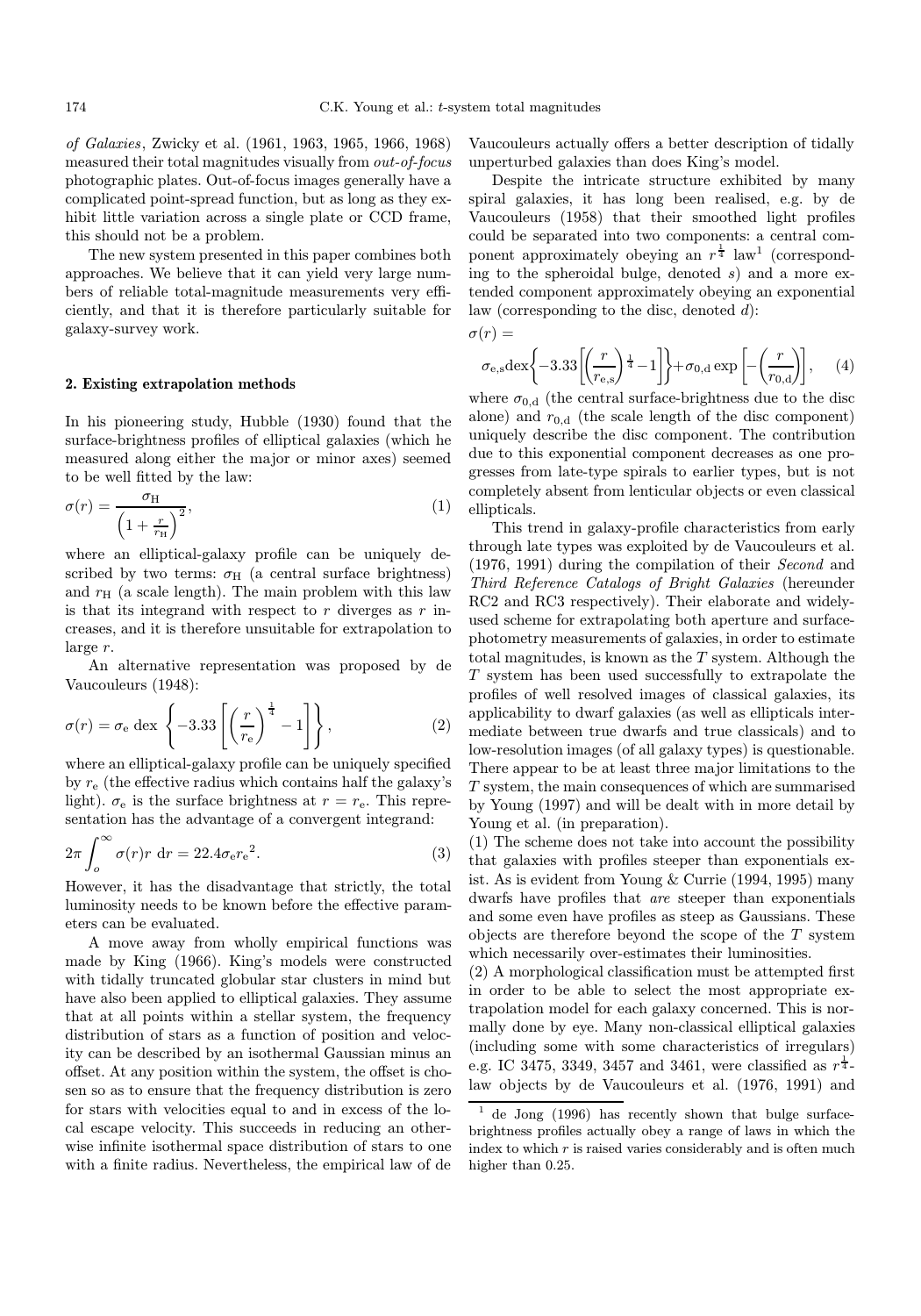their profiles extrapolated accordingly. In fact, IC 3475 has a very exponential profile as demonstrated by Vigroux et al. (1976), and the other three objects listed have profiles slightly steeper than an exponential as demonstrated by Young & Currie (1998). This means that whilst these objects could be accommodated by the  $T$  system if they were treated as objects with exponential profiles, their luminosities were in fact severely over-estimated by of the order of 100% in both the RC2 and the RC3 (Young 1997; Young et al., in preparation) because of limitations in the morphological typing procedure. The need to estimate the profile shape by eye before an extrapolation can be performed is therefore a serious short-coming of the  $T$  system.

(3) No account is taken of atmospheric or instrumental effects that degrade the resolution of a galaxy image and thereby modify its measurable surface-brightness profile. Clearly a low-resolution image of a particular galaxy is likely to have a more Gaussian-like profile than is a highresolution image of the same galaxy. This makes the T system difficult to apply consistently to images of different resolution and even to images of almost identical galaxies at widely differing distances.

A worthy alternative to the  $T$  system has long been the Kron (1980) system, in which the rate of growth of the signal with respect to the signal itself is considered as a function of radial distance from the centre of each galaxy image. The light is then measured within a circular region of a radius corresponding to the point at which the logarithmic derivative of the light growth curve becomes smaller than the *same* upper limit for all target galaxies. In practice there are strong constraints on the suitable values for this limit, and the range of suitable values generally require an aperture of radius equal to about twice the effective (half-light) radius. The fraction of the total light within this aperture (which in practice is typically of the order of 95%) is then assumed to be constant for all galaxies, and total magnitudes can be obtained by extrapolating the measured aperture magnitude values by the same amount (which in practice simply means adding typically about −0.05 mag to each aperture magnitude).

The Kron system has two major advantages over the T system, namely that the magnitude measurement process is independent of galaxy morphological type and that atmospheric effects that degrade image resolution and distort galaxy luminosity profile shapes are taken into account. However, it does have at least three major drawbacks.

(1) Large random errors are present due to having to measure luminosity growth curves and [even harder] their derivatives, out to very large radial distances where the signal due to the galaxy is a very small fraction of the noise. Note that the Kron system does not take the signalto-noise ratio as a function of radial distance into account at all. This can be a particularly serious problem when dealing with low-surface-brightness galaxies such as dwarfs.

(2) The need for very large apertures restricts which objects can be measured in crowded fields when undesirable galaxy or stellar images lie adjacent to the target objects. For this reason the Kron system has mainly been applied to field galaxies rather than cluster ones.

(3) Unlike the T system, which is based on aperture and surface photometry measurements that can be extracted from the literature in their published form, the Kron system does not allow one to compute total magnitudes without access to the original digital-image data.

Despite the existence of the elaborate  $T$  and Kron systems, most large machine surveys of galaxies have, understandably, adopted simpler algorithms for extrapolating large numbers of isophotal magnitudes to totals. In the APM Southern-sky Survey of Maddox et al. (1990) the majority of galaxy images were assumed to be seeing dominated, and therefore to have approximately Gaussian profiles (on average at least). This was a particularly efficient method, as knowledge of an isophotal magnitude and the angular area of that isophote was sufficient to specify the parameters of a Gaussian profile uniquely; as described in detail in Maddox et al. (1990). However, such an approach is only applicable to unresolved galaxy images from sufficiently small and/or sufficiently distant objects.

In addition to the extrapolation systems discussed in this section, there are of course others. However, such systems have generally only been applied to limited galaxy samples of a particular morphological type.

## 3. The t system

This system was first adopted by Young (1994) and Young & Currie (1998) in the compilation of their Virgo Photometry Catalogue (hereunder VPC); as well as by Young & Currie (1995), Drinkwater et al. (1996) and Young (1997); who all quote t-system total magnitude values from the VPC. The  $t$  system is a system for extrapolating surface-brightness profiles of sufficiently low resolution, to  $r = \infty$  where r is reduced radial distance (  $\sqrt{r_{\text{major}}r_{\text{minor}}}\$ . This means that high-resolution images (those of non-nucleated dwarf and intermediate ellipticals excepted) must be smoothed sufficiently prior to any surface-brightness profile being parameterised, but has the important advantage that low-resolution images can be measured even if their profiles are significantly distorted by e.g. seeing effects or poor sampling. Although alternative smoothing functions can be used, we recommend a (radially-symmetric two-dimensional) Gaussian function.

In order to generate an extrapolated total  $t$ -system magnitude from a low-resolution surface-brightness profile, Sérsic's  $(1968)$  law is adopted:

$$
\sigma(r) = \sigma_0 \exp\left[-\left(\frac{r}{r_0}\right)^n\right],\tag{5}
$$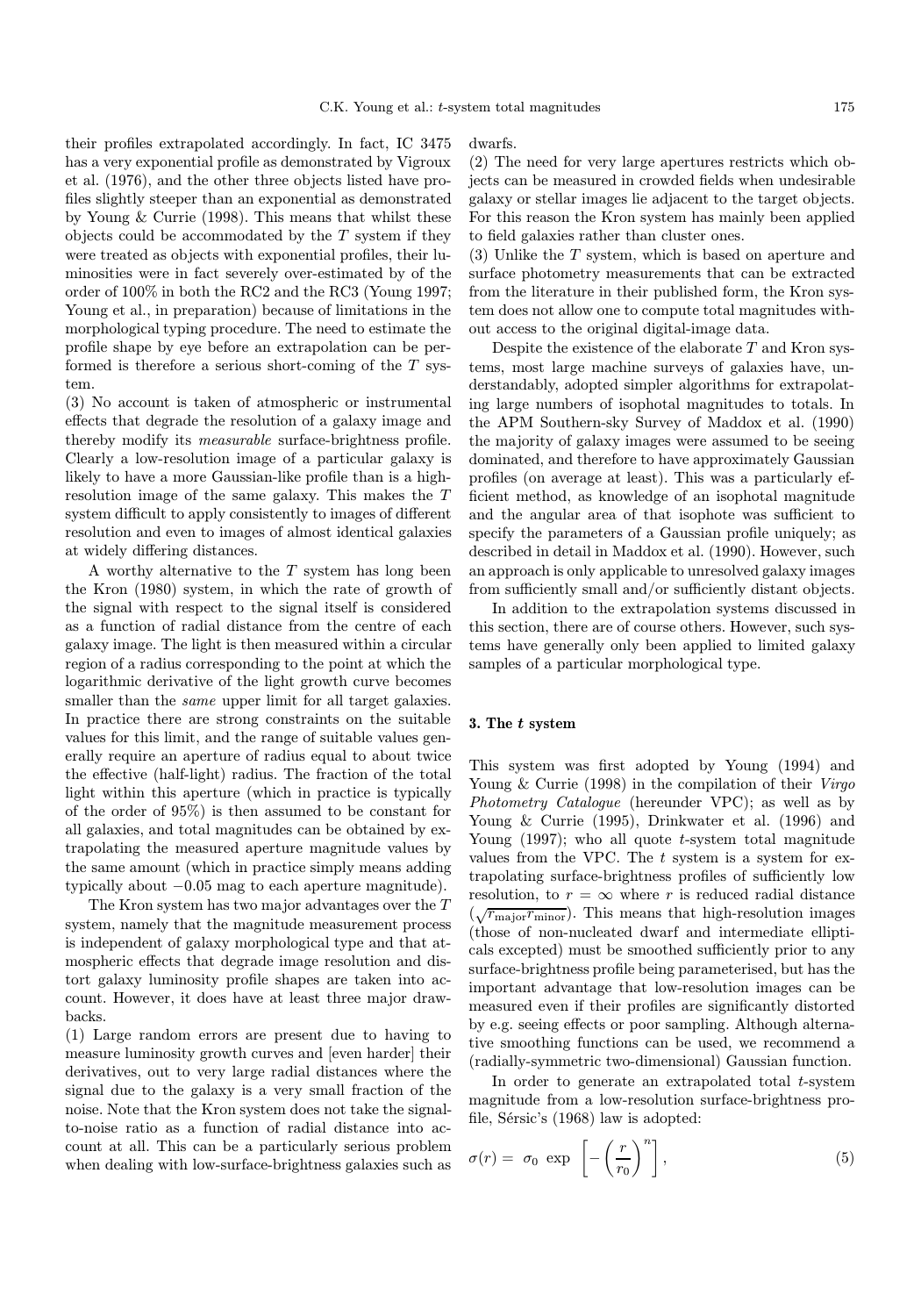in which  $\sigma(r)$  is the surface brightness in linear units of luminous flux density at r,  $\sigma_0$  is the central surface brightness and  $r_0$  is the angular scalelength. The extrapolated central surface brightness is therefore:  $\mu_0 = -2.5 \log_{10} \sigma_0$ in mag arcsec<sup>−</sup><sup>2</sup>, whence the equivalent expression in logarithmic surface-brightness units is:

$$
\mu(r) = \mu_0 + 1.086 \left(\frac{r}{r_0}\right)^n, \tag{6}
$$

enabling values of  $\mu_0$  and  $r_0$  to be obtained by linear regression when the optimum value of n has been derived. The analytical solution:

$$
2\pi \int_0^\infty \sigma_0 r e^{-(\frac{r}{r\sigma})^n} dr = \frac{2}{n} \pi \sigma_0 \Gamma\left(\frac{2}{n}\right) r_0^2,
$$
 (7)

then yields an estimate of the total luminous flux within the pass-band concerned.

Clearly, this generalisation incorporates not only the  $r^{\frac{1}{4}}$  law  $(n = \frac{1}{4})$  but also exponentials  $(n = 1)$  and Gaussians  $(n = 2)$  as well as both intermediate and more extreme cases. Although it is a one-component model, galaxies exhibiting two-component (or yet more complicated) structure can be comfortably accommodated by this scheme after their images have been smoothed sufficiently.

For the benefit of readers wishing to use this extrapolation system, a listing of the relevant FORTRAN code can be found in Appendix A. The subroutine EXTRAPOL.FOR: (1) increments the profile-curvature parameter  $n$ , and attempts (for each  $n$ ) to fit Sérsic's law to a surfacebrightness profile defined by elliptical isophotes  $(r_i, \mu_i(r))$ ,  $\sigma_{\mu_i(r)}$ ; (2) quantifies the quality of the fit obtained for each value of  $n$ ; and  $(3)$  integrates the volume beneath the surface defined by the best-fitting profile form (after rotation through  $2\pi$  radians about  $r = 0$ ) to  $r = \infty$ , thereby yielding a total-magnitude estimate. It calls the subroutine FIT and the function GAMMLN, both from Press et al. (1986). Note that FIT actually fits a straight line of the form  $Y = A + BX$ , not one of the form  $Y = AX + B$ . Also, in order to reduce the dependence on other subroutines and functions, we removed the lines:

 $Q = 1.$  and  $Q = GAMMQ(0.5*(NDATA-2), 0.5*CHI2),$ 

from this subroutine and removed the parameter  $Q$  from Line 1.

Although t-system total magnitudes cannot generally be derived directly from high resolution surface photometry of bright galaxies in the literature, they can be derived from surface photometry of virtually all galaxies fainter than  $B_{25} \sim 15$  mag provided that the resolution of the photometry (after smoothing) is coarser than about 4.<sup>"</sup> 5 (FWHM). In the compilation of their VPC, Young & Currie (1998) found that a reasonable amount of smoothing of their plate-scan data was necessary simply in order to prevent the fragmentation of images during the image segmentation process. They found that the minimum degree of smoothing required by the segmentation software

was actually sufficient for the derivation of t-sytem total magnitudes from the surface-brightness profiles of all unsaturated galaxies with enough isophotes above the limiting one for the fits to be performed.

## 4. System stability

In this section, we test the stability of the  $t$  system with respect to morphological type, size of atmospheric seeing disc, degree of smoothing and limiting isophote. These tests are based on CCD surface photometry of four galaxies of different morphological types. Details of the original observations and of the early stages of the reduction procedures are listed and/or referenced below for each galaxy individually.

Spiral (Sbc) at:  $(\alpha, \delta)_{1950.0} = 22^{h}01^{m}06^{s}$ ,  $-20^{\circ}07'24''$ . One 200-s B-band exposure of this galaxy was used; the frame having been taken in 1989 using the RCA CCD chip at the prime focus of the 2.5-m Isaac Newton Telescope. The FWHM of the seeing disc at the time of observation was  $1\rlap{.}^{\prime\prime}1.$  A 300 $\times$ 300 0.<sup>0</sup>. 741-pixel subsection of the field was used after being cleaned of stars and other galaxies. For details of the reduction and calibration procedures adopted, see Metcalfe et al. (1995).

Lenticular: NGC 7180. One 600-s B-band exposure of this galaxy was used; the frame having been taken in 1989 with the TI CCD chip on the 0.9-m telescope of the Cerro Tololo Inter-American Observatory. The FWHM of the seeing disc was about 1."5. The original  $396\times396$  array of  $0.^{\hspace*{-0.1cm}\prime\prime}494$  pixels was binned up to a  $197{\times}197$  array of  $0.^{\hspace*{-0.1cm}\prime\prime}988$ pixels (by omitting the peripheral pixels in the original array). A  $120 \times 120$  subsection of the resulting frame was then used after it had been cleaned of stars and other galaxies. For details of the reduction and calibration procedures adopted, see Metcalfe et al. (1995).

Classical elliptical: NGC 6411. One 200-s B-band exposure of this galaxy was used; the frame having been taken using a Loral CCD at the prime focus of the 4.2-m William Herschel Telescope on La Palma. The observation was made at UT 22:08 on 1997 September 4, when the FWHM of the seeing disc was 1."1. Stellar images on the frame were removed using Starlink's GAIA package and the photometric zero point was based on observations of Landolt (1983) standard stars. The original  $2048\times2048$ array of 0.''26 pixels was binned up to a  $512\times512$  array of  $1\rlap.{''}02$  pixels. A  $360\times360$  pixel subsection of the binned-up array was then used.

Dwarf elliptical: NGC 147. This galaxy is a member of the Local Group and lies within the vicinity of M 31. Nine 600-s and four 900-s exposures of this galaxy were made of it using the CCD camera on the 60/90-cm F/3 Schmidt Telescope of Beijing Astronomical Observatory's (hereunder BAO) Xing Long Station. The observations were made between UT 14:03 and 17:08 on 1996 October 18, when the FWHM of the seeing disc was 2.76. The CCD chip used was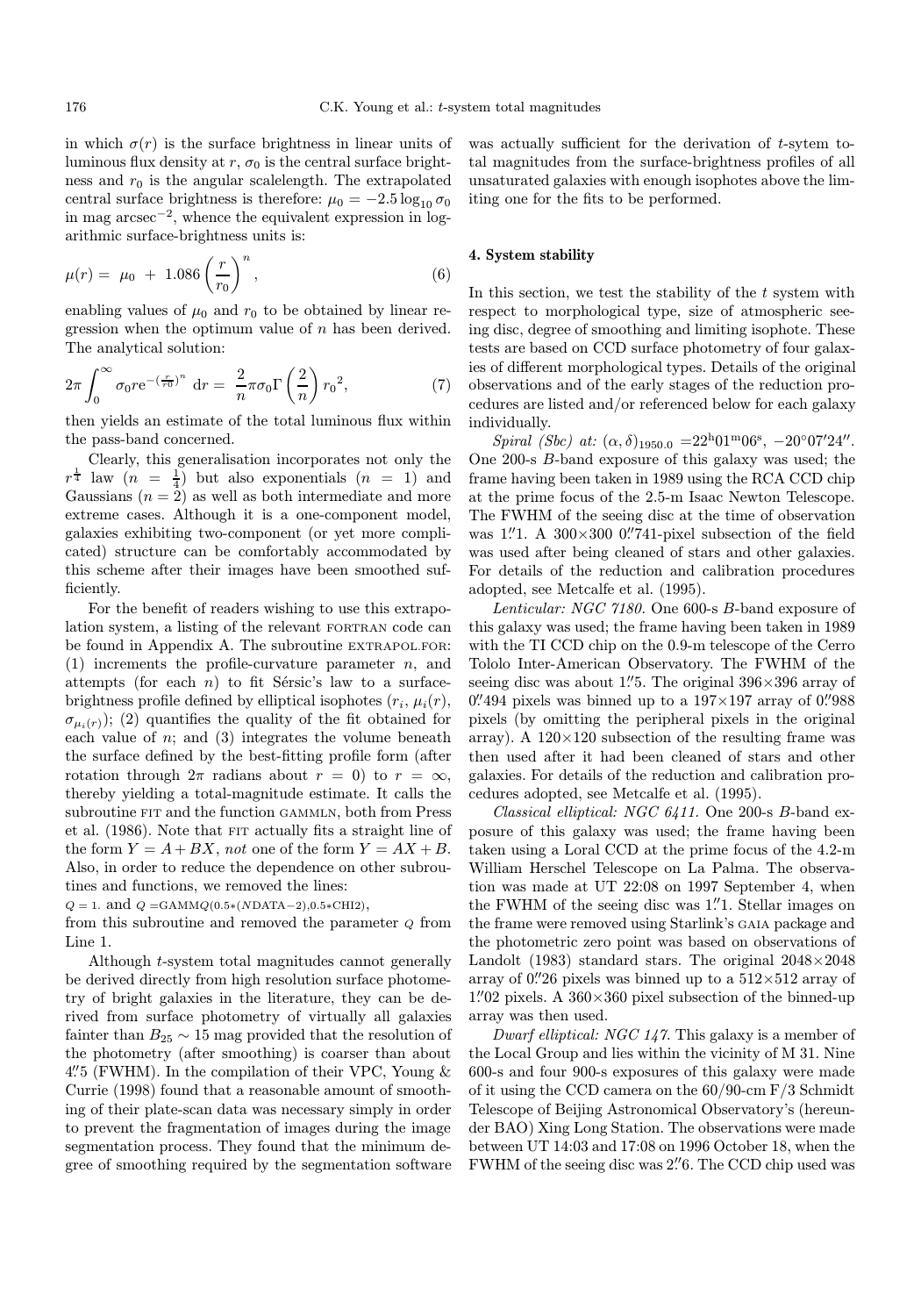a Ford device which had an array size of 2048×2048 pixels, and a corresponding field of view of  $54'37'' \times 54'37''$ . In the absence of a broad-band filter, an i-band Beijing-Arizona-Taipei-Connecticut (hereunder BATC) survey filter was employed. The BATC filter system is described at length by Fan (1995) and briefly by Fan et al. (1996) who refer to the i-band filter as Filter No. 9. This filter's transmission curve peaks at a wavelength of  $6600 \text{ Å}$  and has a FWHM of 480 Å. After bias subtraction, flat fielding and the removal of spurious images caused by cosmic-ray events; all thirteen CCD frames were stacked, thereby yielding a single frame whose effective integration time was 9000 s. The procedure adopted for these reductions was the same as adopted by Fan et al. (1996). As Hodge (1976) found no evidence for any global colour gradient in NGC 147, we were able to transform the  $i$ -band images directly to the B system by calibration with the  $r_{\text{TG}}$ -band surfacebrightness profile of Kent (1987) and the transformation,  $B = r_{\text{TG}} + 1.21$  from Young & Currie (1994). After the calibration process, the stacked frame was binned up to one with 15."03 pixels.

Although NGC 6411 and NGC 147 were not observed by Metcalfe et al. (1995), the same software as used by those authors was applied to the reduced but unsmoothed frames of these galaxies in order to generate Kron-system total magnitudes for them. The values obtained were  $B_K$ =12.88 and 10.36 respectively.

For each galaxy, four synthetic low-resolution images were generated. This involved the convolution of each original or stacked image with Moffat (1969) functions of  $(\sqrt{16 - d^2})''$ , 8'', 16" and 32" FWHM in the case of the classical galaxies or with the same functions of  $1', 2',$  $4'$  and  $8'$  FWHM, in the case of NGC 147; where  $d$  was the FWHM of seeing disc at the time of the original observation(s). In order to minimize edge effects, each digital image was embedded in a very much larger array of pixels (in which each pixel in the surrounding grid was set to zero) before any convolution was performed.

The Moffat function was chosen on this occasion in order to simulate both the effect of poor seeing on nearby objects and the effect of average seeing on distant objects. Note that in adopting a Moffat function here, we are actually applying a very much more stringent test on the stability of the t system than we would have done had we adopted the Gaussian function that we recommend for the purpose of smoothing. This is because the Moffat function is a much more complicated function than the Gaussian one, being similar to the Gaussian at small radial distances but falling off much more slowly at larger radial distances.

Godwin's (1976) image-segmentation software, as outlined by Carter & Godwin (1979), was used in order to fit elliptical isophotes of 0.25 mag arcsec<sup>−</sup><sup>2</sup> separation (each defined by a mean radius  $r$ , an ellipticity and a position angle) to all of the synthetic low-resolution images. The isophotes were weighted according to the simple algorithm:  $\sigma_{\mu}$  = 0.05 for  $\mu \leq 20.0$  or  $\sigma_{\mu}$  = 0.02( $\mu$  – 20.0) for  $\mu > 20.0$ . The resulting synthetic surface-brightness profiles are plotted in Fig. 1 together with the best fitting Sérsic model profiles; whilst the corresponding model parameters are tabulated in Table 1, which also lists those model parameters obtained when different limiting isophotes were applied.

As can be seen from Fig. 1 and Table 1, Sérsic's model yields very consistent results for all of the synthetic images except for the two highest resolution images of the classical elliptical (which, at 12th magnitude is in fact a very bright object) and the highest resolution image of the dwarf elliptical. In these three cases one-component profile models appear not to be completely adequate. However, once the resolution of a galaxy image has been degraded sufficiently, even if purely by seeing effects, the t-system total magnitudes obtained do appear to be stable typically to a couple of percent or so, irrespective of morphological type, the size of the seeing disc, or the limiting isophote– provided that the limiting isophote is not so bright that there are too few isophotes to fit.

Note that under normal circumstances, when the seeing disc is not almost as large as the galaxy image itself and the resolution of the image can be deliberately degraded by convolution with a Gaussian function (or even a simple Hanning function), the level of stability with respect to image resolution must be even greater than this. This is because the synthetic surface-brightness profile obtained by convolving any galaxy image with a Gaussian function of large FWHM, must be more Gaussian than the original profile and therefore more likely to be well described by Sérsic's law (as the Gaussian function, unlike the Moffat function for example, can be perfectly described by Sérsic's law).

We also tested the system for stability with respect to different weighting schemes for the isophotes, and found that whilst altering the weightings had very significant effects on the  $\chi^2$  values obtained, and reasonably significant effects on which best-fitting parameters were adopted, the effects on the total magnitude values obtained were only at the one or two per cent level–for realistic weighting schemes at least.

#### 5. Comparisons with other systems

#### 5.1. High-resolution images

In Table 2, we have transformed those CCD-system totalmagnitude estimates flagged with a superscript 'b' symbol in Table 1 into Johnson or Cousins system magnitudes based on the colour equations of Metcalfe et al. (1995). Note that we did not invoke Metcalfe et al.'s magnitude values for any of the relevant galaxies, only their colour values when necessary.

It is clear from Table 2 that the agreement between the different systems for the objects considered is excellent.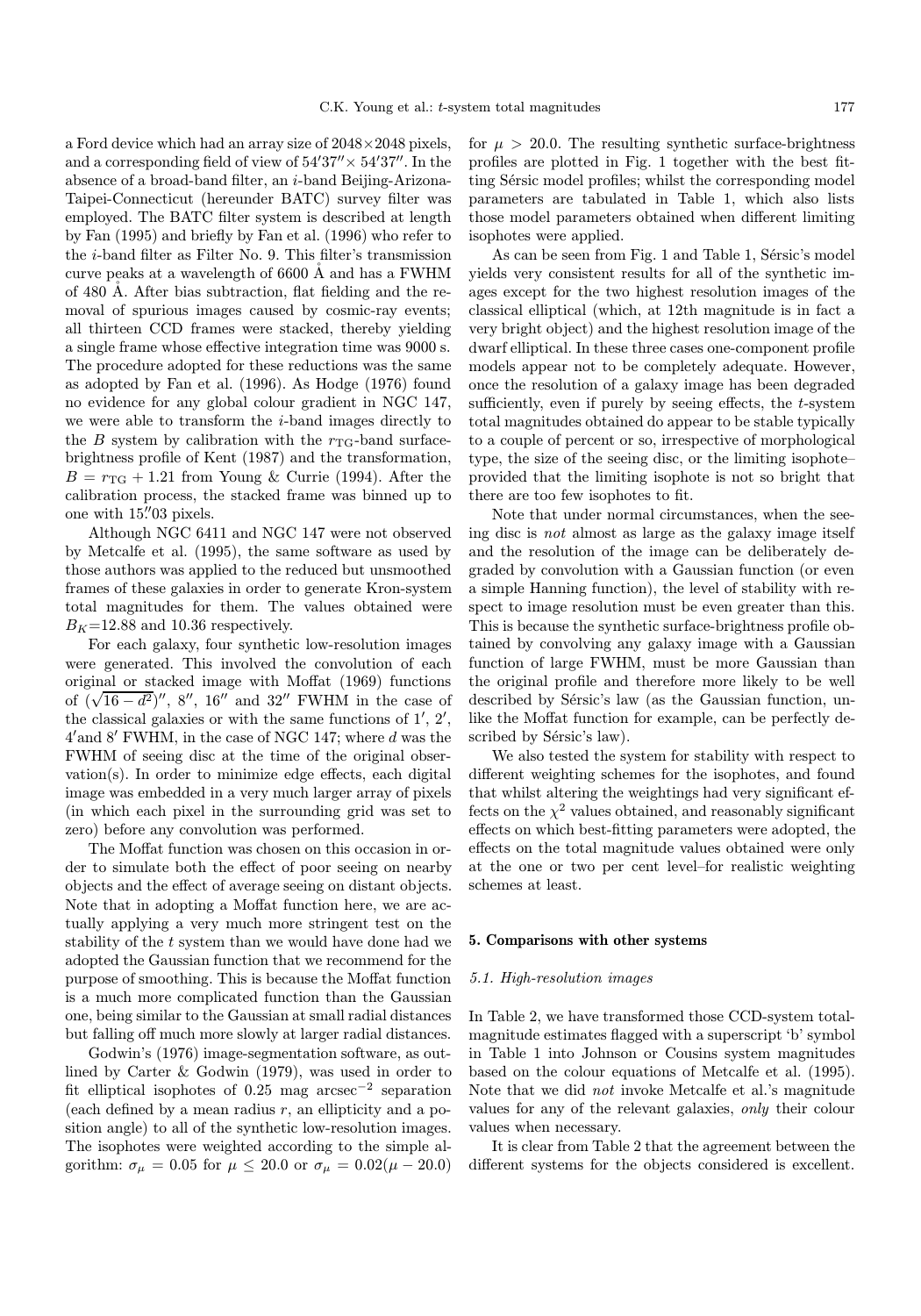Table 1. Best-fitting Sérsic model parameters for the synthetic seeing-distorted surface-brightness profiles depicted in Fig. 1, and for the same profiles but with brighter limiting isophotes

| type           | seeing         | limiting isophote<br>$\text{/mag arcsec}^{-2}$                                                                                                                                                                                                                                                                                                                                                                                                                                                                                | model parameters |           | $m_{\rm t}$   | quality of $\operatorname{fit}^{\operatorname{a}}$ |            |                  |
|----------------|----------------|-------------------------------------------------------------------------------------------------------------------------------------------------------------------------------------------------------------------------------------------------------------------------------------------------------------------------------------------------------------------------------------------------------------------------------------------------------------------------------------------------------------------------------|------------------|-----------|---------------|----------------------------------------------------|------------|------------------|
|                | FWHM/arcsec    |                                                                                                                                                                                                                                                                                                                                                                                                                                                                                                                               | $\boldsymbol{n}$ | $\mu_0$   | $r_0$         | /mag                                               | $\chi^2$   | $\nu$            |
| $\mathbf S$    | $\bf 4$        | $\mu_B$ (CCD)=25.50                                                                                                                                                                                                                                                                                                                                                                                                                                                                                                           | $1.20\,$         | 20.90     | $0.920E + 01$ | 14.40                                              | 3.5961     | 17               |
|                | 8              | $\prime\prime$                                                                                                                                                                                                                                                                                                                                                                                                                                                                                                                | 1.35             | 21.43     | $0.125E + 02$ | 14.41                                              | 0.8579     | 15               |
|                | 16             | $^{\prime\prime}$                                                                                                                                                                                                                                                                                                                                                                                                                                                                                                             | $1.39\,$         | 22.11     | $0.172E + 02$ | 14.42                                              | 1.0134     | 12               |
|                | $32\,$         | $\mathcal{U}% =\mathcal{U}^{\prime}\left( \mathcal{U}^{\prime}\right) ^{\prime}\mathcal{U}^{\prime}\left( \mathcal{U}^{\prime}\right) ^{\prime}\mathcal{U}^{\prime}\left( \mathcal{U}^{\prime}\right) \mathcal{U}^{\prime}\left( \mathcal{U}^{\prime}\right) \mathcal{U}^{\prime}\left( \mathcal{U}^{\prime}\right) \mathcal{U}^{\prime}\left( \mathcal{U}^{\prime}\right) \mathcal{U}^{\prime}\left( \mathcal{U}^{\prime}\right) \mathcal{U}^{\prime}\left( \mathcal{U}^{\prime}\right) \mathcal{U}^{\prime}\left( \mathcal$ | 1.41             | 22.97     | $0.256E + 02$ | 14.44                                              | 0.1360     | $\,8\,$          |
| $\mathbf S$    | $\bf 4$        | 26.50                                                                                                                                                                                                                                                                                                                                                                                                                                                                                                                         | 1.18             | 20.89     | $0.905E + 01$ | 14.40                                              | 3.9638     | 21               |
|                | 8              | $^{\prime\prime}$                                                                                                                                                                                                                                                                                                                                                                                                                                                                                                             | 1.29             | 21.39     | $0.120E + 02$ | 14.40                                              | 2.1809     | 19               |
|                | 16             | $\mathcal{U}% =\mathcal{U}^{\prime}\left( \mathcal{U}^{\prime}\right) ^{\prime}\mathcal{U}^{\prime}\left( \mathcal{U}^{\prime}\right) ^{\prime}\mathcal{U}^{\prime}\left( \mathcal{U}^{\prime}\right) \mathcal{U}^{\prime}\left( \mathcal{U}^{\prime}\right) \mathcal{U}^{\prime}\left( \mathcal{U}^{\prime}\right) \mathcal{U}^{\prime}\left( \mathcal{U}^{\prime}\right) \mathcal{U}^{\prime}\left( \mathcal{U}^{\prime}\right) \mathcal{U}^{\prime}\left( \mathcal{U}^{\prime}\right) \mathcal{U}^{\prime}\left( \mathcal$ | $1.30\,$         | 22.06     | $0.164E + 02$ | 14.41                                              | 2.2567     | 16               |
|                | $32\,$         | $^{\prime\prime}$                                                                                                                                                                                                                                                                                                                                                                                                                                                                                                             | 1.26             | 22.87     | $0.235E + 02$ | 14.40                                              | 0.5753     | 12               |
| $\mathbf S$    | $\bf 4$        | 27.50                                                                                                                                                                                                                                                                                                                                                                                                                                                                                                                         | 1.20             | 20.91     | $0.922E + 01$ | 14.40                                              | 4.6817     | 25               |
|                | $\,$ $\,$      | $^{\prime\prime}$                                                                                                                                                                                                                                                                                                                                                                                                                                                                                                             | 1.29             | 21.40     | $0.120E + 02$ | 14.40                                              | 2.2766     | 23               |
|                | 16             | $\prime\prime$                                                                                                                                                                                                                                                                                                                                                                                                                                                                                                                | $1.27\,$         | 22.03     | $0.160E + 02$ | 14.40                                              | 2.6476     | 20               |
|                | $32\,$         | $^{\prime\prime}$                                                                                                                                                                                                                                                                                                                                                                                                                                                                                                             | 1.18             | 22.80     | $0.219E + 02$ | 14.38 <sup>b</sup>                                 | 1.0317     | 16               |
| S <sub>0</sub> | $\bf 4$        | $\mu_B$ (CCD)=24.50                                                                                                                                                                                                                                                                                                                                                                                                                                                                                                           | $\rm 0.93$       | 19.20     | $0.521E + 01$ | 13.46                                              | 0.6036     | 18               |
|                | 8              | $^{\prime\prime}$                                                                                                                                                                                                                                                                                                                                                                                                                                                                                                             | 1.16             | 19.99     | $0.907E + 01$ | 13.47                                              | 0.5109     | 16               |
|                | 16             | $^{\prime\prime}$                                                                                                                                                                                                                                                                                                                                                                                                                                                                                                             | 1.34             | 20.92     | $0.150E + 02$ | 13.49                                              | 1.5291     | 13               |
|                | $32\,$         | $^{\prime\prime}$                                                                                                                                                                                                                                                                                                                                                                                                                                                                                                             | $1.45\,$         | 21.82     | $0.240E + 02$ | 13.45                                              | 0.1496     | $\boldsymbol{9}$ |
| S <sub>0</sub> | $\bf 4$        | 25.50                                                                                                                                                                                                                                                                                                                                                                                                                                                                                                                         | $0.96\,$         | 19.25     | $0.549E + 01$ | 13.47                                              | 1.7091     | 22               |
|                | $\,$ $\,$      | $^{\prime\prime}$                                                                                                                                                                                                                                                                                                                                                                                                                                                                                                             | 1.19             | 20.02     | $0.934E + 01$ | 13.47                                              | 0.9366     | 20               |
|                | 16             | $^{\prime\prime}$                                                                                                                                                                                                                                                                                                                                                                                                                                                                                                             | 1.29             | $20.89\,$ | $0.146E + 02$ | 13.48                                              | 2.3516     | 17               |
|                | $32\,$         | $^{\prime\prime}$                                                                                                                                                                                                                                                                                                                                                                                                                                                                                                             | 1.48             | 21.83     | $0.243E + 02$ | 13.46                                              | 0.3424     | 13               |
| S <sub>0</sub> | $\,4\,$        | 26.50                                                                                                                                                                                                                                                                                                                                                                                                                                                                                                                         | 0.98             | 19.28     | $0.569E + 01$ | 13.47                                              | 2.2644     | 26               |
|                | $\,$ $\,$      | $^{\prime\prime}$                                                                                                                                                                                                                                                                                                                                                                                                                                                                                                             | $1.21\,$         | $20.04\,$ | $0.952E + 01$ | 13.47                                              | 1.5676     | $24\,$           |
|                | 16             | $\prime\prime$                                                                                                                                                                                                                                                                                                                                                                                                                                                                                                                | 1.29             | 20.89     | $0.146E + 02$ | 13.48                                              | $2.5165\,$ | 21               |
|                | $32\,$         | $^{\prime\prime}$                                                                                                                                                                                                                                                                                                                                                                                                                                                                                                             | 1.60             | $21.90\,$ | $0.257E + 02$ | 13.47 <sup>b</sup>                                 | 2.7139     | 17               |
| $\mathbf E$    | $\overline{4}$ | $\mu_B = 26.00$                                                                                                                                                                                                                                                                                                                                                                                                                                                                                                               | $\rm 0.39$       | 17.72     | $0.443E + 00$ | 12.81                                              | 45.6758    | 25               |
|                | $\,$ $\,$      | $^{\prime\prime}$                                                                                                                                                                                                                                                                                                                                                                                                                                                                                                             | 0.55             | 19.33     | $0.296E + 01$ | 12.86                                              | 44.8807    | 22               |
|                | 16             | $\prime\prime$                                                                                                                                                                                                                                                                                                                                                                                                                                                                                                                | 0.64             | $20.15\,$ | $0.613E + 01$ | 12.86                                              | 4.9034     | 18               |
|                | $32\,$         | $\prime$                                                                                                                                                                                                                                                                                                                                                                                                                                                                                                                      | 0.85             | 21.50     | $0.181E + 02$ | 12.84                                              | 0.7091     | 14               |
| $\mathbf E$    | $\overline{4}$ | 27.00                                                                                                                                                                                                                                                                                                                                                                                                                                                                                                                         | $0.37\,$         | 17.54     | $0.323E + 00$ | 12.78                                              | 48.0880    | 29               |
|                | $\,$ $\,$      | $^{\prime\prime}$                                                                                                                                                                                                                                                                                                                                                                                                                                                                                                             | 0.51             | 19.17     | $0.228E + 01$ | 12.81                                              | 53.6671    | 26               |
|                | 16             | $^{\prime\prime}$                                                                                                                                                                                                                                                                                                                                                                                                                                                                                                             | 0.60             | 20.01     | $0.507E + 01$ | 12.82                                              | 7.3776     | 22               |
|                | $32\,$         | $^{\prime\prime}$                                                                                                                                                                                                                                                                                                                                                                                                                                                                                                             | 0.84             | 21.48     | $0.176E + 02$ | 12.84                                              | 0.7639     | 18               |
| $\mathbf E$    | $\bf 4$        | $28.00\,$                                                                                                                                                                                                                                                                                                                                                                                                                                                                                                                     | 0.38             | 17.63     | $0.380E + 00$ | 12.80                                              | 51.2237    | $33\,$           |
|                | $\,$ $\,$      | $^{\prime\prime}$                                                                                                                                                                                                                                                                                                                                                                                                                                                                                                             | 0.51             | 19.17     | $0.229E + 01$ | 12.81                                              | 54.7888    | $30\,$           |
|                | 16             | $^{\prime\prime}$                                                                                                                                                                                                                                                                                                                                                                                                                                                                                                             | 0.60             | 20.01     | $0.507E + 01$ | 12.82                                              | 8.2497     | 26               |
|                | $32\,$         | $^{\prime\prime}$                                                                                                                                                                                                                                                                                                                                                                                                                                                                                                             | $0.86\,$         | $21.52\,$ | $0.185E + 02$ | $12.84^{\rm b}$                                    | 1.7321     | $22\,$           |
| dE             | 60             | $\mu_B = 27.16$                                                                                                                                                                                                                                                                                                                                                                                                                                                                                                               | 0.89             | 22.73     | $0.110E + 03$ | 10.27                                              | 1.1096     | 15               |
|                | 120            | $^{\prime\prime}$                                                                                                                                                                                                                                                                                                                                                                                                                                                                                                             | 1.07             | $23.27\,$ | $0.166E + 03$ | 10.29                                              | 0.2913     | 13               |
|                | $240\,$        | $^{\prime\prime}$                                                                                                                                                                                                                                                                                                                                                                                                                                                                                                             | $1.35\,$         | 24.09     | $0.278E + 03$ | 10.33                                              | 0.1603     | 11               |
|                | 480            | $^{\prime\prime}$                                                                                                                                                                                                                                                                                                                                                                                                                                                                                                             | 1.47             | 24.94     | $0.415E + 03$ | 10.40                                              | 0.0156     | $\,7$            |
| dE             | 60             | 28.16                                                                                                                                                                                                                                                                                                                                                                                                                                                                                                                         | $0.96\,$         | 22.83     | $0.123E + 03$ | 10.30                                              | 3.0475     | $19\,$           |
|                | 120            | $^{\prime\prime}$                                                                                                                                                                                                                                                                                                                                                                                                                                                                                                             | $1.17\,$         | $23.37\,$ | $0.185E + 03$ | 10.32                                              | 1.3257     | 17               |
|                | $240\,$        | $^{\prime\prime}$                                                                                                                                                                                                                                                                                                                                                                                                                                                                                                             | $1.38\,$         | 24.10     | $0.283E + 03$ | 10.33                                              | 0.2436     | 15               |
|                | 480            | $^{\prime\prime}$                                                                                                                                                                                                                                                                                                                                                                                                                                                                                                             | $1.37\,$         | $24.89\,$ | $0.397E + 03$ | 10.37                                              | 0.1210     | 11               |
| dE             | $60\,$         | 29.16                                                                                                                                                                                                                                                                                                                                                                                                                                                                                                                         | 1.07             | $22.98\,$ | $0.145E + 03$ | 10.31                                              | 9.2790     | 23               |
|                | 120            | $^{\prime\prime}$                                                                                                                                                                                                                                                                                                                                                                                                                                                                                                             | $1.29\,$         | 23.50     | $0.207E + 03$ | 10.32                                              | 4.0134     | 21               |
|                | $240\,$        | $^{\prime\prime}$                                                                                                                                                                                                                                                                                                                                                                                                                                                                                                             | 1.43             | 24.13     | $0.290E + 03$ | 10.34                                              | 0.8021     | 19               |
|                | 480            | $^{\prime\prime}$                                                                                                                                                                                                                                                                                                                                                                                                                                                                                                             | 1.22             | 24.77     | $0.357E + 03$ | $10.34^{\rm b}$                                    | 0.8673     | 15               |

 $a \nu$  represents degrees of freedom (number of isophotes minus two).

<sup>b</sup> These values were (after system transformation when relevant) adopted in Table 2.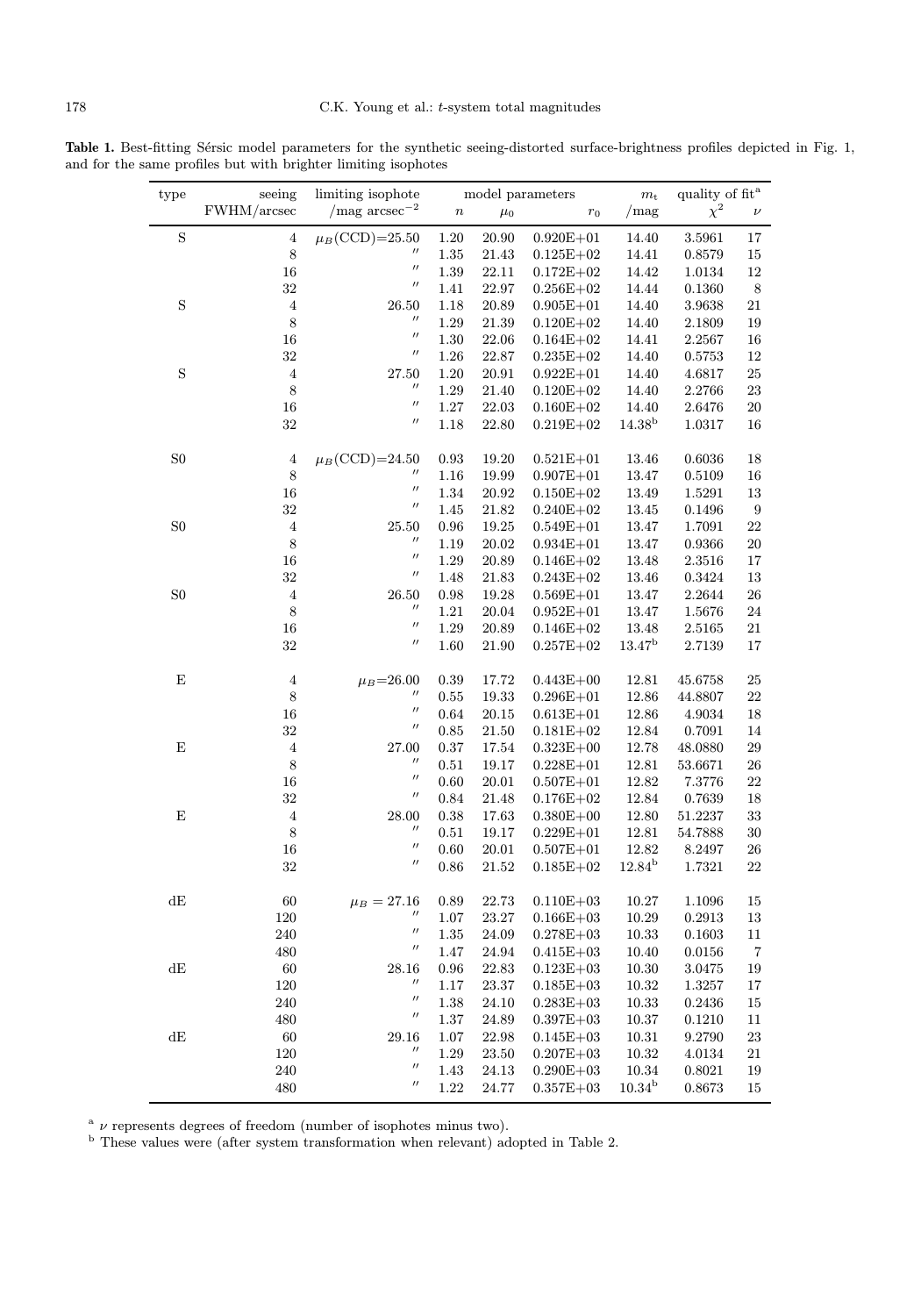

Fig. 1. The simulated effect of poor to very poor seeing conditions on the surface-brightness profiles of bright galaxy images: (a, b, c and d) a spiral, (e, f, g and h) a lenticular,  $(i, j, k \text{ and } l)$  a classical elliptical and  $(m, n, o \text{ and } p)$  a dwarf-elliptical galaxy. This effect is analogous to the effect of ordinary seeing conditions on more distant galaxies of the same type and physical size. The image resolution function adopted was that of Moffat (1969) and the FWHM of the synthetic seeing discs are shown in arcsec. The curves represent model Sérsic profiles fitted to all plotted isophotes

Note that for the three classical galaxies, the zero points on which the Kron-system and t-system values were based were the same, whilst those on which the  $T$ -system values were based were independent. In the case of the dwarf elliptical though, the  $T$ -system and  $t$ -system values were both based on the zero point of Kent (1987).

For the sake of completeness, we would very much have liked to include a dwarf galaxy whose  $n$  value is much greater than 1.0 in the comparisons performed in

this subsection. However, we have not yet been able to obtain deep CCD images of a suitable galaxy. In any case, as mentioned in Sect. 2, there can be no doubt that such objects cannot be accommodated by the  $T$  system, which necessarily over-estimates their luminosities.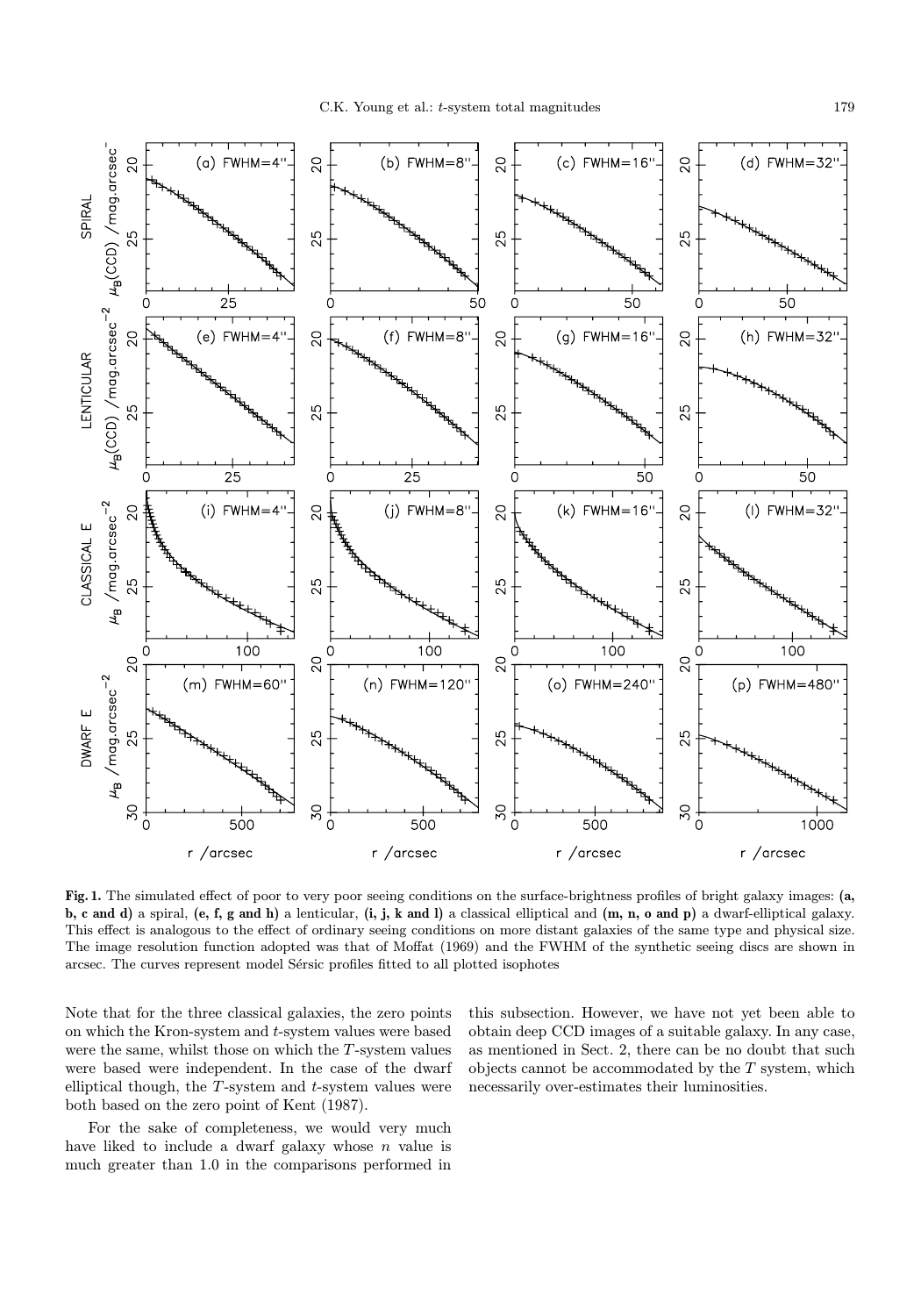Table 2. A comparison between Johnson B-band totalmagnitude values obtained from high-resolution galaxy images using different extrapolation systems

| type | designation<br>or $(\alpha, \delta)_{2000.0}$ |       | $(B_T)^a$ $(m_B)^b$ $(B_K)^c$ |       | $(B_t)^d$ |
|------|-----------------------------------------------|-------|-------------------------------|-------|-----------|
| Sbc  | (22:03:51.2,<br>$-19:52:51)$                  | N/A   | 14.41                         | 14.49 | 14.47     |
| S0   | NGC 7180                                      | 13.56 | 13.61                         | 13.67 | 13.65     |
| E    | <b>NGC 6411</b>                               | 12.79 | 12.93                         | 12.88 | 12.84     |
| dЕ   | <b>NGC 147</b>                                | 10.47 | 10.43                         | 10.36 | 10.34     |

<sup>a</sup> T system extrapolation of aperture and/or surface photometry, RC3.

 $<sup>b</sup>$  Zwicky magnitude transformed to T system. RC3.</sup>

 $\rm^c$  Kron system extrapolation, Metcalfe et al. (1995) or this work.

 $d$  t system extrapolation, this work.

### 5.2. Low-resolution images

Whilst the agreement between the three systems is very good for the four resolved galaxy images already investigated, let us now consider what would happen if we attempted to estimate the total magnitudes of these same galaxies if they were, hypothetically, re-located at much greater distances from our galaxy. Clearly, seeing effects would become more significant than they were during the original observations. In fact, the effects can be understood from Fig. 1, if one interprets greater FWHM values as the same degree of seeing due to a particular galaxy being re-located to greater distances from us, and one rescales the absolute radial-distance scales accordingly. For example, in the case of NGC 147, which is about 0.67 Mpc distant (Lee et al. 1993), Fig. 1(i-l inclusive) represents profiles under purely hypothetical atmospheric conditions in which the FWHM of the seeing discs are  $60-480$ ", but also represents the same galaxy if re-located at a distance of 13.6 Mpc and observed under conditions with seeing discs of  $0\rlap{.}^{\prime\prime}3 - 2\rlap{.}^{\prime\prime}4$  FWHM. As one would expect, the profiles of more distant and/or physically smaller galaxies are more susceptible to distortion by seeing effects than those of nearby and/or physically larger systems.

In the case of the t system, distortion of image profiles due to seeing effects can be accounted for, as was demonstrated in Sect. 4. However, because the T system assumes that a galaxy's surface-brightness profile (or the integrated luminosity equivalent) is only a function of morphological type and not of image resolution, it is therefore only applicable to highly-resolved galaxy images. As is evident from Table 3, if seeing effects are significant but not taken into account, this will generally result in an over-estimate of luminosity for a particular galaxy.

The Kron system, by contrast, does not make any prior assumption as to the profile shape of a target galaxy,

Table 3. T-system total magnitude estimates based on the synthetic classical elliptical galaxy profiles<sup>a</sup> plotted in Fig.  $1$  as a function of the FWHM of the seeing disc

| limiting isophote                | FWHM of seeing disc /arcsec |   |                         |       |  |
|----------------------------------|-----------------------------|---|-------------------------|-------|--|
| $\mu_B/\mathrm{mag~arcsec}^{-2}$ |                             | x | - 16                    | 32    |  |
| 26.0                             |                             |   | 12.57 12.39 12.45 12.27 |       |  |
| 27.0                             | 12.63                       |   | 12.52 12.57             | 12.45 |  |
| 28.0                             |                             |   | 12.71 12.65 12.65 12.55 |       |  |

<sup>a</sup> For the sake of consistency, we used the same isophotal weighting scheme as for the t-system profile fitting procedure.

Table 4. Estimates of the total light contained under two typical (two-dimensional radially symmetric) Moffat surfaces, obtained by fitting different profile laws to different numbers of isophotal levels; the resulting values being quoted as linear fractions of the actual total-light values (which have both been set to unity)

| law adopted                      | no. isophotal       | Hamburg | Lick        |
|----------------------------------|---------------------|---------|-------------|
|                                  | levels <sup>a</sup> | Schmidt | $120$ -inch |
| de Vaucouleurs $r^{\frac{1}{4}}$ | 8                   | 6.391   | 6.315       |
| $^{\prime\prime}$                | 16                  | 1.823   | 1.808       |
| $^{\prime\prime}$                | 24                  | 1.443   | 1.363       |
| $^{\prime}$                      | 32                  | 1.552   | 1.349       |
| Sérsic $r^n$                     | 8                   | 0.933   | 0.881       |
| $^{\prime\prime}$                | 16                  | 0.978   | 0.955       |
| $^{\prime}$                      | 24                  | 0.995   | 0.988       |
| $^{\prime}$                      | 32                  | 1.001   | 1.003       |
| Gauss $r^2$                      | 8                   | 0.885   | 0.812       |
| $^{\prime}$                      | 16                  | 0.963   | 0.938       |
| $^{\prime}$                      | 24                  | 1.002   | 1.033       |
| $^{\prime\prime}$                | 32                  | 1.015   | 1.120       |

<sup>a</sup> The depth of the simulated surface-photometry in terms of the number of isophotal levels (of 0.25 mag arcsec<sup>−</sup><sup>2</sup> separation) fitted.

though it does make a smaller assumption as to the shape of the curve representing the logarithmic derivative of the light-growth at large radial distances. We would therefore expect Kron-system total-magnitude scales to be very stable with respect to the size of the seeing disc, but there may of course still be room for small second order effects due to the assumption mentioned.

#### 5.3. Images due to point sources

In order to test the applicability of the  $t$  system to images due to point sources, we simulated the surface photometry one might expect to obtain for two model point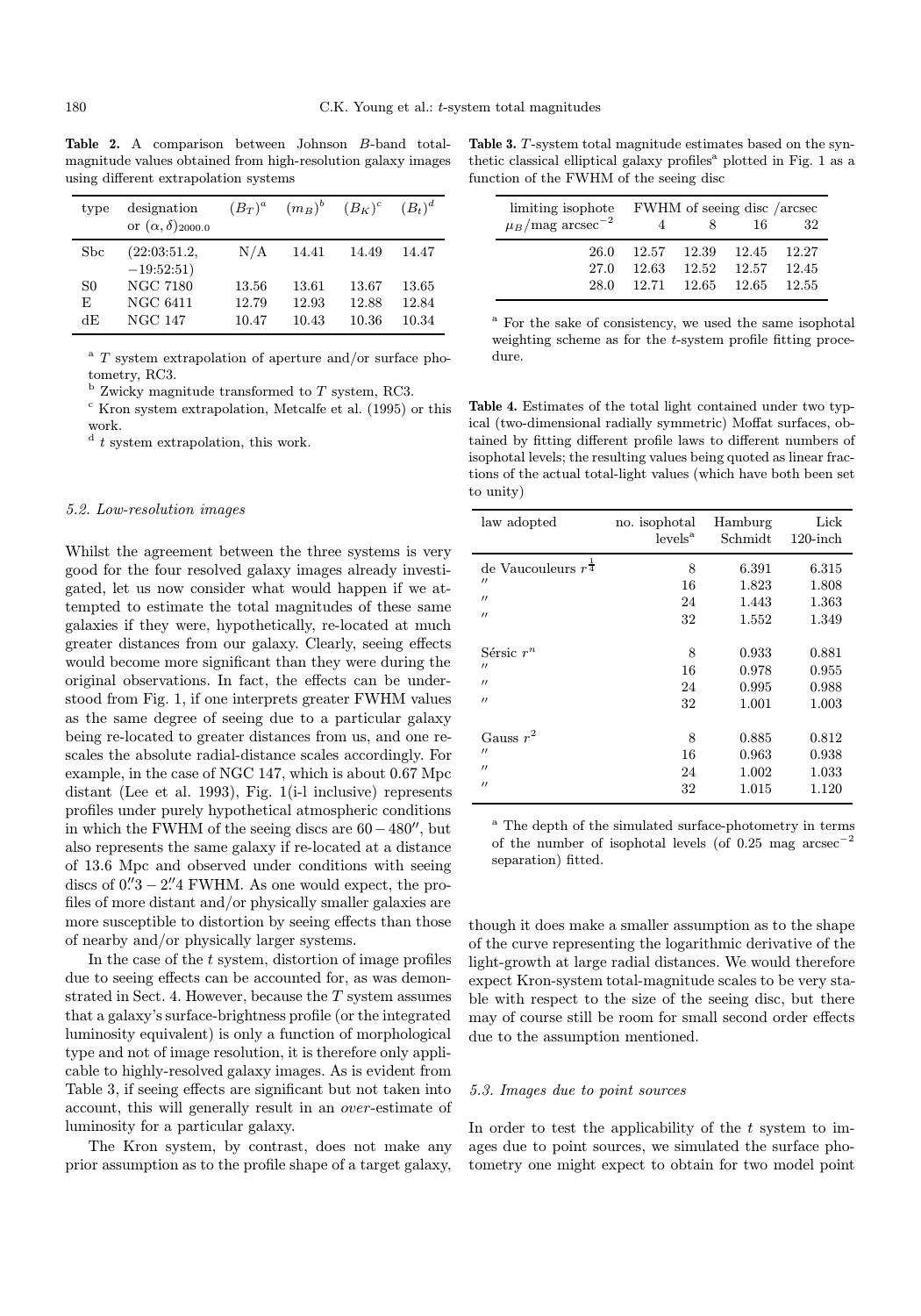spread functions. The two model profiles adopted were based on Moffat functions using the original parameter values quoted by Moffat (1969) for traced stellar images on Hamburg Schmidt and the Lick 120-inch reflector photographic plates. The adopted parameter values were  $\beta = 4$ and  $R = 5 \times 10^{-5}$  m for the Hamburg plates and  $\beta = 2.72$ , and  $R = 1.12 \, 10^{-4}$  m for the Lick plates. The brightest isophote in each case was taken to correspond to that radial distance,  $r$ , this time in metres, at which the surface brightness was  $0.125$  mag m<sup>-2</sup> fainter than the peak value at  $r = 0$ . Radii were then computed for further (circular) isophotes that were multiples of 0.25 mag  $m^{-2}$  fainter than the brightest isophote.

The results of attempts to fit not only Sérsic's law, but also the Gaussian and  $r^{\frac{1}{4}}$  laws, to the brighter isophotes of these model profiles are shown in Table 4. For these fits, the adopted weighting scheme was:  $\sigma_{\mu} = 0.05 + 0.02(\mu_0 \mu$ ), where  $\mu_0$  is the peak central surface brightness at  $r = 0$  in units of mag m<sup>-2</sup>. Note that although Moffat did not quote plate-scale values, we were still able to investigate the fractional differences between the extrapolated total-luminosity estimates and the true luminosities represented by the two-dimensional radially-symmetric Moffat  $surfaces<sup>2</sup>$ .

From Table 4, it is clear that, as one would expect, the  $r^{\frac{1}{4}}$  law always severely over-estimates the light due to a point-spread function represented by a Moffat profile. It is also evident from the same table that an extrapolation of Sérsic's model generally yields a significantly better estimate of the total light due to a typical point-spread function than does an extrapolation of a strictly Gaussian model.

In the above comparisons, we have of course applied a very stringent test to t-system and Gaussian-law extrapolations, by invoking pure Moffat functions to describe the unresolved images. In practice, as in the compilation of the VPC for example, the structures of the unresolved images should really be described by the product of three functions, the sampling function, a Moffat function and the smoothing function, all convolved with one another. Provided that the smoothing function is a singlecomponent function that falls off steeply with increasing radial distance, such as a Gaussian function, better results should be obtainable using Sérsic's model (or even a strictly Gaussian model) than those tabulated in Table 4. This is because a pure Moffat function is less amenable to being described by a Sérsic function (or the Gaussian case thereof) than is a Moffat function that has been deliberately smoothed. The t system is therefore applicable to point-source galaxy images as well as resolved-galaxy images. While it cannot offer a perfect fit to a typical unsmoothed point-spread function, it does generally offer

significantly better results than those that can be obtained by invoking a purely Gaussian model.

## 6. Summary

We have presented a new procedure for obtaining totalmagnitude estimates from unsaturated galaxy images. This method involves first smoothing two-dimensional digital images numerically (ideally convolving them with a two-dimensional radially symmetric Gaussian function of sufficient FWHM), in order to produce lower-resolution images, which are then parameterised using elliptical isophotes. The rationale behind this is that even the faintest isophotes of the synthetic lower-resolution images (which cannot be measured accurately or at all in practice) become distorted in a predictable manner by the smoothing process. The second stage involves modeling the resulting surface-brightness profiles with Sersic functions, and extrapolating the best-fitting functions to infinite radial distances. We have also demonstrated the system's high level of stability with respect to galaxy morphological type, limiting isophote as well as the size of the seeing disc (and thereby degree of smoothing too).

Acknowledgements. We would like to thank Jon Godwin for providing the photometry software and Steve Maddox for a useful discussion. This work made use of the computing facilities of the QSO & Observational Cosmology Group at BAO (which are funded by the Chinese Natural Science Foundation) and those of Starlink. CKY gratefully acknowledges a PDRF from the National Postdoctoral Fellowship Office of China.

#### References

- Carter D., Godwin J.G., 1979, MNRAS 187, 711
- de Jong R.S., 1996, A&A 313, 45
- de Vaucouleurs G., 1948, Ann. d'Astrophys. 11, 247 de Vaucouleurs G., 1958, Handbuch der Physik 53, 311.
- Springer-Verlag, Berlin de Vaucouleurs G., de Vaucouleurs A., Corwin H.G., 1976, Second Reference Catalog of Bright Galaxies. University of Texas, Austin (RC2)
- de Vaucouleurs G., de Vaucouleurs A., Corwin H.G., Buta R.J., Paturel G., Fouque P., 1991, Third Reference Catalog of Bright Galaxies. Springer-Verlag, New York (RC3)
- Drinkwater M.J., Currie M.J., Young C.K., Hardy E., Yearsley J.M., 1996, MNRAS 279, 595
- Fan X., 1995, MSc. Thesis, Chinese Academy of Sciences, BAO
- Fan X., Burstein D., Chen J., et al., 1996, AJ 112, 628
- Godwin J.G., 1976, D. Phil. Thesis. University of Oxford
- Hodge P.W., 1976, AJ 81, 25
- Hubble E., 1930, ApJ 71, 131
- King I.R., 1966, AJ 71, 64
- Kent S.M., 1987, AJ 94 306
- Kron R.G., 1980, Phys. Scr. 21, 652
- Landolt A.U., 1983, AJ 88, 439
- Lee M.G., Freedman W.L., Madore B.F., 1993, ApJ 417, 553

The latter surfaces having been integrated to very large radial distances using Simpson's rule with very small radial distance intervals.